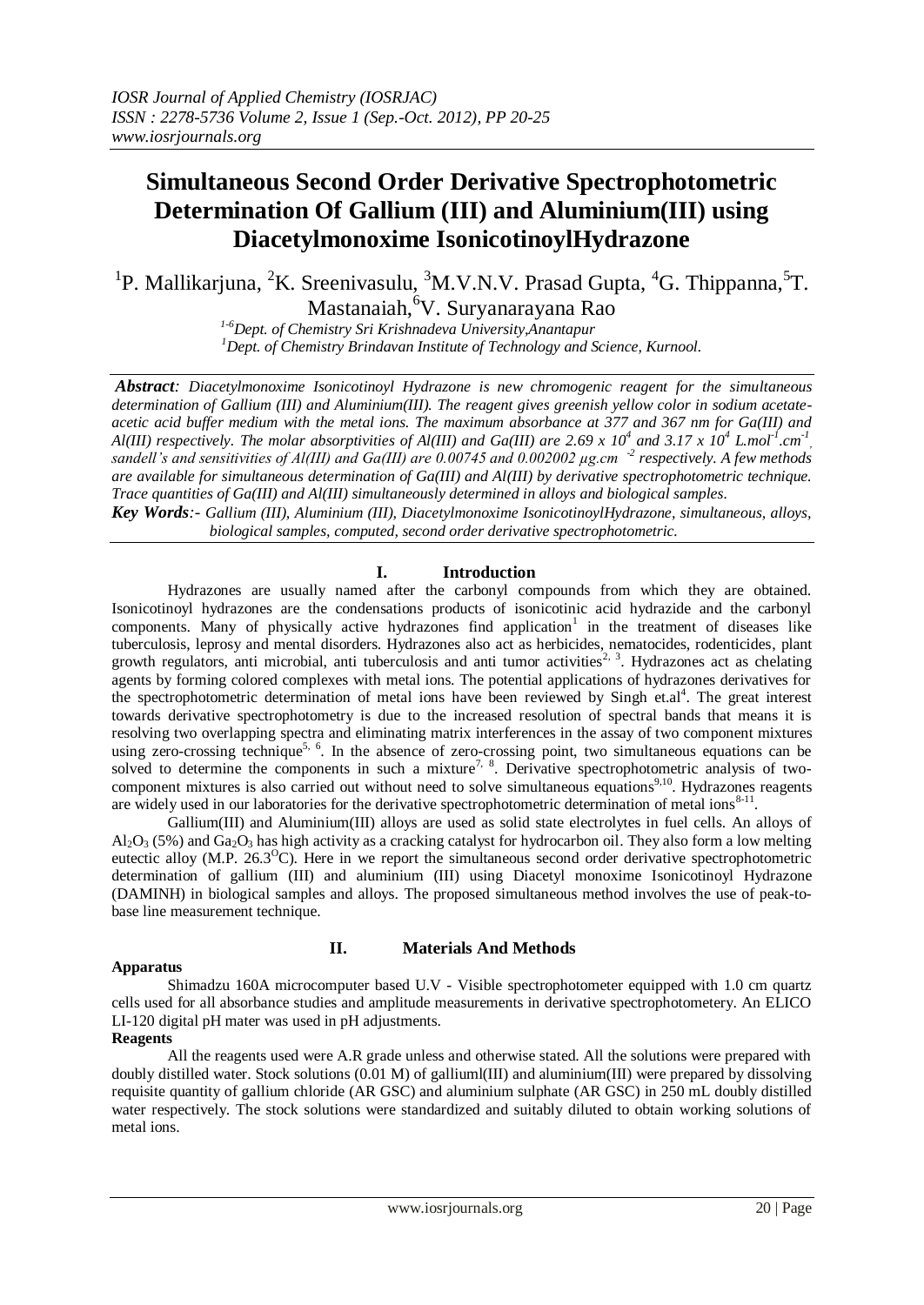

**Figure 1**:- Structure of Diacetyl monoxime Isonicotinoyl Hydrazone (DAMINH)

The reagent was prepared by simple condensation of Diacetylmonoxime with IsonicotinoylHydrazide in 1:1 mole ratio and its structure is given above in figure 1.The reagent solution (0.01 M) was prepared by dissolving 0.22 mg of compound in 100 mL of dimethylformamide (DMF) and the solution was found to be stable for 48 hours.

#### **Triton X-100 solution**

A 5% solution was prepared by diluting 5.0 mL of Triton X-100 (AR Merk) to 100 mL with doubly distilled water.

## **Buffer solutions**

Buffer solutions prepared by Hydrochloric acid  $(1.0 M)$  – Sodium acetate  $(1.0 M)$  (pH 0.5 - 3.5); Acetic acid (0.2 M) - Sodium acetate (0.2 M) (pH 4.0 - 6.5); Acetic acid (0.2 M) - Sodium acetate (1.0 M ) (pH 7.0); Sodium tetraborate decahydrate (0.25 M) - Hydrochloric acid (0.1 M) (pH 8.0 – 9.1); Sodium tetraborate decahydrate (0.2 5 M) - sodium hydroxide (0.1 M) (pH 9.2 - 10.8) were used in the present study.

#### **Reaction with metal ions**

At different PH values some important metal ions were tested with DAMINH reagent. The samples were prepared in 25 ml volumetric flasks by adding 10ml of buffer, 1 ml of metal ion, 1 ml of 0.01 M DAMINH, 3 ml of DMF. The reaction mixture was diluted to the mark with distilled water. The absorbance was measured in 250 - 600 nm range against reagent blank. The results are computed in table 1 which indicates that the reagent is potential for the spectrophotometric determination of various metal ions.

| Metal<br>ion       | pH             | Color              | <i>Lausx</i> | Composition<br><b>of the</b><br>complex | <b>Stability</b><br>Constant | Molar<br>absorptivity                                          | Sandell's<br>sensitivity | Range of<br>determination<br>$(\mu g/ml)$ | <b>Remarks</b><br>Statistical data |              |
|--------------------|----------------|--------------------|--------------|-----------------------------------------|------------------------------|----------------------------------------------------------------|--------------------------|-------------------------------------------|------------------------------------|--------------|
|                    |                |                    | (nm)         |                                         |                              |                                                                |                          |                                           | S.D.                               | R.S.D<br>(%) |
| Fe(II)             | 9              | Yellow             | 355          | 1:1                                     | 2.343 x<br>$10^{5}$          | $3.83 \times 10^{4}$ lit<br>mol-1cm-1                          | 0.002929                 | $0.540 - 5.396$                           | 0.001194                           | 0.138        |
| V(V)               | $\overline{7}$ | Greenish<br>Yellow | 356          | 1:1                                     | 2.412 x<br>10 <sup>7</sup>   | $2.65 \times 10^{4}$ lit<br>mol-1cm-1                          | 0.008262                 | $0.508 - 5.084$                           | 0.002649                           | 0.579        |
| Ga(III)            | 6              | Greenish<br>Yellow | 362          | 1:1                                     | 6.204 x<br>10 <sup>6</sup>   | $3.17 \times 10^{4}$ lit<br>mol-lcm-l                          | 0.002002                 | $0.203 - 2.033$                           | 0.0149                             | 2.899        |
| Ni (II)            | 9              | Brown              | 365          | 1:1                                     | 3.21 x<br>106                | $4.08 \times 10^{4}$ lit<br>mol <sup>-1</sup> cm <sup>-1</sup> | 0.00219                  | $0.188 - 1.886$                           | 0.478                              | 0.00182      |
| <b>Ru</b><br>(III) | 10             | Yellow             | 363          | 1:2                                     | 8.620 x<br>106               | $3.45 \times 10^{4}$ lit<br>$mol^{-1}$ cm <sup>-1</sup>        | 0.005024                 | $0.470 - 4.695$                           | 0.003349                           | 0.589        |
| Al<br>(III)        | 8              | Golden<br>Yellow   | 355          | 1:2                                     | 1.01 x<br>$10^{5}$           | $2.69 \times 10^{4}$ lit<br>mol-1cm-1                          | 0.007526                 | $0.785 - 7.588$                           | 0.00332                            | 0.348        |
| Hg(II)             | 6              | Pale<br>Yellow     | 364          | 1:1                                     | 6.24 x<br>10 <sup>7</sup>    | $5.06 \times 10^{4}$ lit<br>mol <sup>-1</sup> cm <sup>-1</sup> | 0.003240                 | $0.942 - 9.426$                           | 0.00174                            | 0.302        |

| ll able- |  |
|----------|--|
|          |  |

## **III. Recommended Procedures**

## **(a). Determination of aluminium**

An aliquot of the solution containing 0.48 - 4.56 μg / mL (ppm) of Al(III), 10 ml of NH4cl-NH4OH buffer solution (pH 8.0), 3 ml of DMF and 1 ml o f 0.01 M DAMINH were combined in a 25 ml volumetric flasks and the resulting solution was diluted to the mark with distilled water. The absorbance of the solution was read at 355 nm against reagent blank. The measured absorbance is used to compute the amount of aluminium from predetermined calibration curve.

## **(b). Determination of gallium**

An aliquot of the solution containing  $0.2032 - 2.033$  μg / mL (ppm) of Ga(III), 10 ml of NH4cl-NH4OH buffer solution (pH 6.0), 3 ml of DMF and 1 ml of 0.01 M DAMINH were combined in a 25 ml volumetric flasks and the resulting solution was diluted to the mark with distilled water. The absorbance of the solution was read at 362 nm against reagent blank. The measured absorbance is used to compute the amount of aluminium from predetermined calibration curve.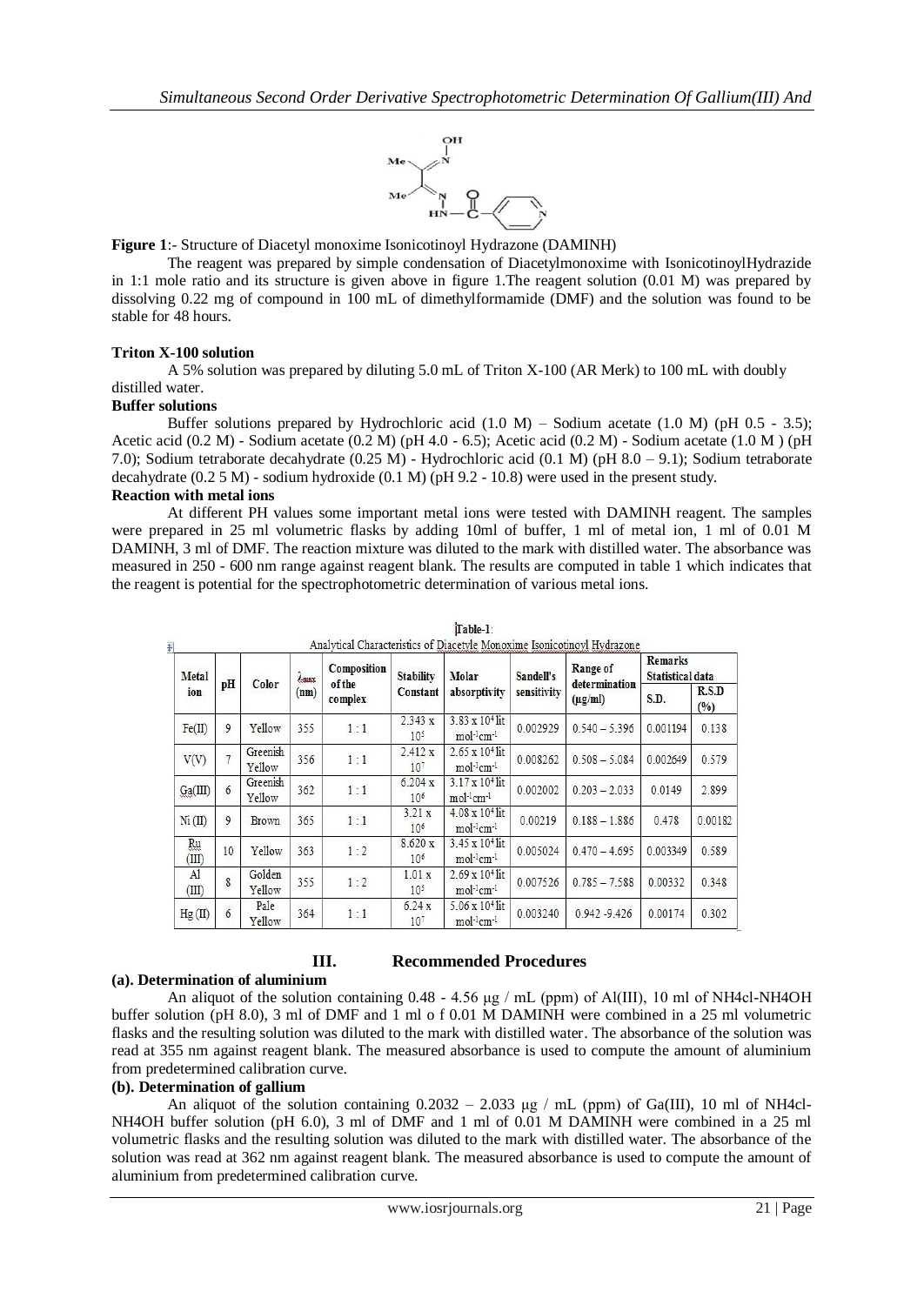# *Simultaneous Second Order Derivative Spectrophotometric Determination Of Gallium(III) And*

## **(c). Simultaneous determination of Aluminium and Gallium**

A known aliquot of a alloy containing  $0.632 - 5.85$  μg / mL Al(III) and  $0.743 - 7.543$  μg / mL of Ga(III), 3 ml of DMF and 1 ml of 0.01 M DAMINH were combined in a 25 volumetric flask and the resulting solution was diluted to the mark with distilled water. The absorbance was measured at 355 nm and 362 nm against reagent blank and the amounts of Aluminium (III) and Gallium (III) were respectively determined by solving the simultaneous equations.

## **IV. Results And Discussion**

DiacetylmonoximeIsonicotinoylHydrazone is a new chromogenic reagent was not used for spectrophotometric simultaneous determination of Ga and Al so far. DAMINH reagent can easily prepared like any other Schiff base reagent. The reactions of some important metal ions with DAMINH are summarized in table1. The color reactions are mainly due to the complex formation of DAMINH with certain metal ions like  $Ni(II)$ ,  $Al(III)$ ,  $Ru(III)$ ,  $Fe(II)$ ,  $V(V)$ ,  $Hg(II)$ ,  $Ga(III)$  to give intense color complexes

## **Simultaneous determination of Ga(III) and Al(III) in synthetic mixture**

The simultaneous spectrophotometric determination of aluminium(III) and gallium(III) in alloys and biological samples was carried out by employing the recommended procedure and the results are presented in the table

## **Determination of aluminium (III) and gallium (III)**

Aluminium(III) and gallium (III) reacts with DAMINH neutral medium to give yellow colored complex. The color reactions are instantaneous even at room temperature at pH 7 range. The absorbents of yellow colored complexes remains stable for more than 10 hours in both cases. The maximum color intensity is observed at in the pH 5-6 and 7-8 range for Ga-DAMINH and Al-DAMINH complexes respectively. A 10 fold molar excess of reagent is sufficient for full color development in both systems. Addition of excess reagent has no adverse effect on the absorbance. The order of addition of metal ions, buffer, reagent and triton X-100 solutions has no adverse effect on the absorbance of complexes. Important analytical characteristics of Al-DAMINH and Ga-DAMINH complexes are computed in table2.

|                                                                            | <b>Resu</b><br><b>lts</b>    |                              |  |
|----------------------------------------------------------------------------|------------------------------|------------------------------|--|
| <b>Characteristics</b>                                                     | $AI(III)$ -<br><b>DAMINH</b> | $Ga(III)$ -<br><b>DAMINH</b> |  |
| $\lambda_{\text{max}}$ (nm)                                                | 355                          | 362                          |  |
| Mole of reagent required per mole of metal                                 |                              |                              |  |
| ion                                                                        | $5 -$ folds                  | $10 -$ folds                 |  |
| for full colour development                                                |                              |                              |  |
| Detection limit $(\mu g/mL)$                                               | 0.0735                       | 0.0934                       |  |
| Limit of Quantization (µg/mL)                                              | 0.1454                       | 0.1592                       |  |
| Molar absorptivity $(L.mol^{-1}.cm^{-1})$                                  | $2.69 \times 10^{-4}$        | $3.17 \times 10^{-4}$        |  |
| Sandell's sensitivity ( $\mu$ g.cm <sup>-2</sup> )                         | 0.00745                      | 0.002002                     |  |
| Beer's law validity range (µg/mL)                                          | $0.828 - 8.0$                | $0.92 - 9.2$                 |  |
| Optimum concentration range $(\mu g/mL)$                                   | $0.392 - 2.452$              | $0.5352 - 4.09$              |  |
| Slope(b)                                                                   | 0.224                        | 0.195                        |  |
| Intercept $(a)$                                                            | 0.045                        | 0.048                        |  |
| Correlation coefficient                                                    | 0.9891                       | 0.8240                       |  |
| Specific absorptivity $(ml.g^{-1}.cm^{-1})$                                | 2.08                         | 2.45                         |  |
| Relative standard deviation (%)                                            | 0.346                        | 2.899                        |  |
| Composition of complex (M:L) obtained in<br>Job's<br>and mole ratio method | 1:1                          | 1:1                          |  |

The direct and first order spectra of solutions of Al(III)-DAMINH and Ga(III)-DAMINH complexes in an aqueous neutral buffer medium ( $pH = 7$ ) are shown in Figure 2. The absorption spectra overlap considerably and therefore direct and first order spectrophotometeric determination of one metal in the presence of the other is not possible.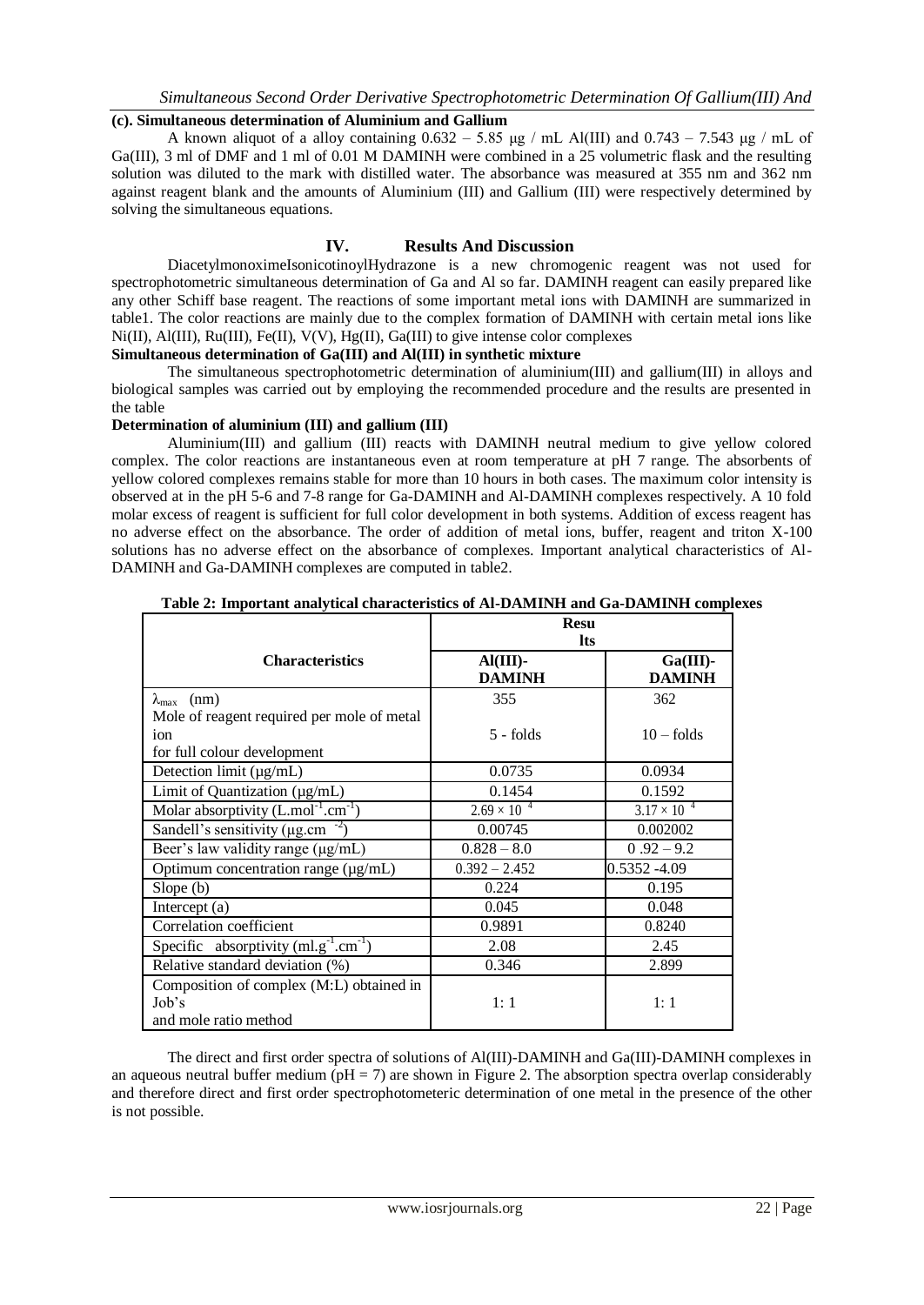

**Derivative spectrophotometric determination of aluminium(III) and gallium(III)**

Second order derivative spectrophotometric is useful technique for simultaneous aluminium(III) and gallium(III) because it decreases the interference of adverse ions i.e., increase the tolerance limit value of foreign ions and may be advantageously used for the determination of metal ins having overlapping spectra. The main reason why the interest in derivative spectra is due to simplicity, relatively quick, easy realization and increased analysis of minor components. The recommended derivative processor was employed for the simultaneous determination of aluminium(III) and gallium(III).

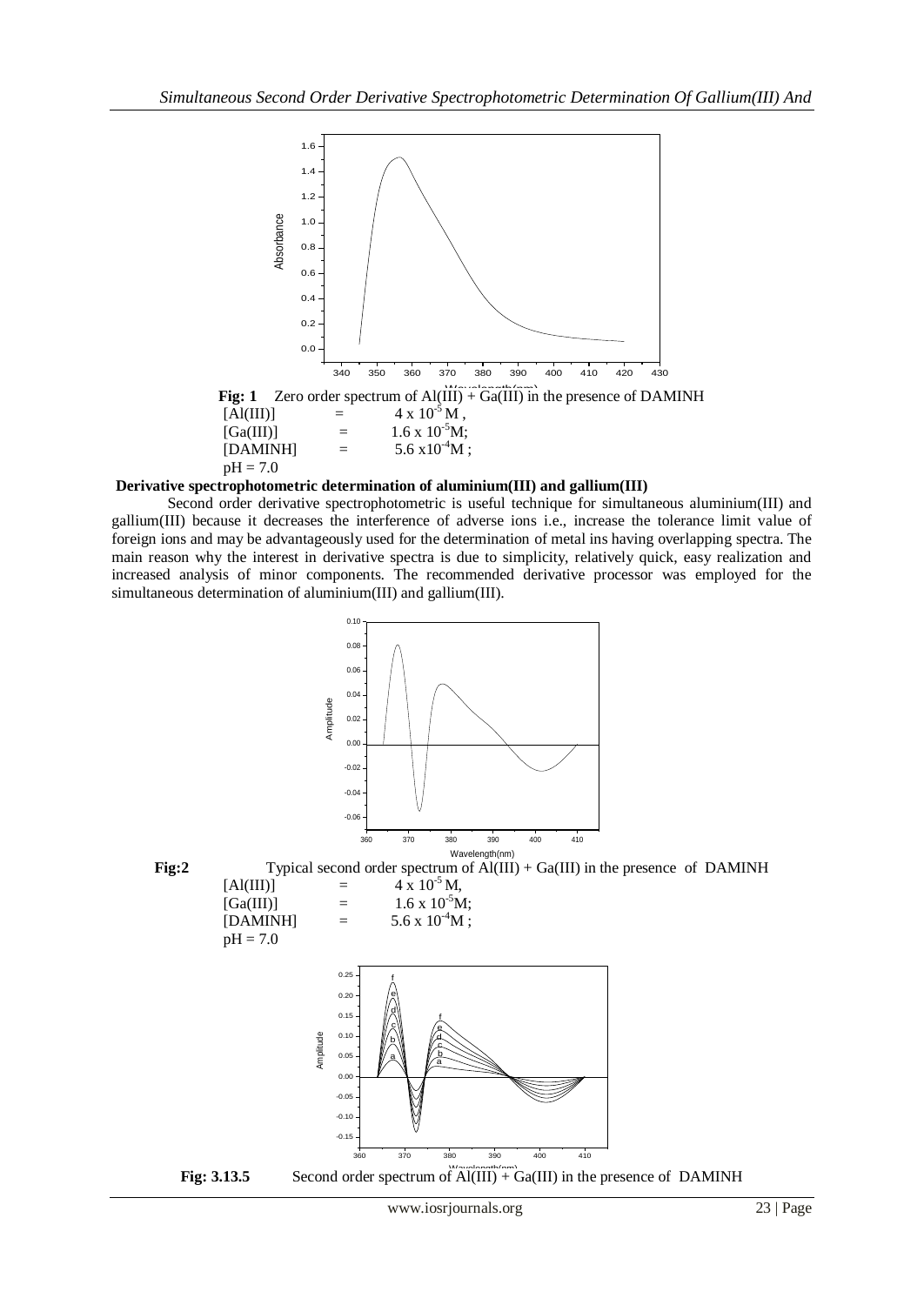*Simultaneous Second Order Derivative Spectrophotometric Determination Of Gallium(III) And* 

| [Al(III)] |          |     | $4.0 \times 10^{-5}$ M;            |
|-----------|----------|-----|------------------------------------|
| [Ga(III)] |          | $=$ | $1.6 \times 10^{-5}$ M             |
| [DAMINH]  |          | $=$ | 5.6 x $10^{4}$ M ;pH = 7.0         |
| a)        |          |     | 0.5 ml of Al(III) and Ga(III) each |
| b)        | $1.0$ ml |     | ,,                                 |
| $\circ$ ) | $1.5$ ml |     | ,,                                 |
| d)        | $2.0$ ml |     | ,,                                 |
| e)        | $2.5$ ml |     | ,,                                 |
| f)        | $3.0$ ml |     | ,,                                 |

## **Interference**

The selectivity of the derivative methods was tested by studying the effect of foreign ions which brings about change the amplitude by  $\pm 2$  % was taken as the tolerance limit. Interference of diverse ions which often accompany with Al(III) and Ga(III) has been studied in the determination of 1.3798 µg/mL of Al(III) and 3.042 µg/mL of Ga(III). The results are computed in table3.

Table 3. Tolerance limit of foreign ions in the determination of 3.042  $\mu$ g/mL Ga(III) and 1.3798  $\mu$ g/mL **of Al(III).**

| Foreign ion  | Tolerance<br>limit<br>$(\mu g/ml)$ | Foreign ion      | Tolerance<br>limit<br>$(\mu g/ml)$ |
|--------------|------------------------------------|------------------|------------------------------------|
| Fluoride     | 217.12                             | AI(III)          | 24.1                               |
| Chloride     | 176.25                             | Pb(II)           | 1657.6                             |
| Iodide       | 507.60                             | W (VI)           | 73.54                              |
| Nitrate      | 992.04                             | Co(II)           | 7.04                               |
| Acetate      | 188.94                             | Se (IV           | 30.08                              |
| Oxalate      | 20.0                               | Mn(II)           | 39.96                              |
| <b>EDTA</b>  | 78.0                               | La (III)         | 123.1                              |
| thiosulphate | 19.72                              | $\text{Zn}$ (II) | 261.6                              |
|              |                                    | Ru (III)         | 26.95                              |
|              |                                    | Ni (II)          | 78.27                              |
|              |                                    | Mo(VI)           | 5.69                               |
|              |                                    | Hg(II)           | 5.29                               |
|              |                                    | Pd (II)          | 0.59                               |
|              |                                    | Ag(I)            | 1.68                               |
|              |                                    | Mg (II)          | 1.793                              |
|              |                                    | (IV              | 21.4                               |
|              |                                    |                  | 23.1                               |

| $AI(III)$ -<br><b>DAMINH</b> |                                  |                |                                         |  |  |
|------------------------------|----------------------------------|----------------|-----------------------------------------|--|--|
| Foreign ion                  | Tolerance limit<br>$(\mu g/m l)$ | Foreign<br>ion | <b>Tolerance limit</b><br>$(\mu g/m l)$ |  |  |
| Fluoride                     | 20.54                            | U(VI)          | 82.80                                   |  |  |
| Chloride                     | 54.62                            | Ru (III)       | 13.26                                   |  |  |
| jodide                       | 253.8                            | W(VI)          | 63.95                                   |  |  |
| nitrate                      | 130.53                           | Co (II)        | 0.31                                    |  |  |
| acetate                      | 43.7                             | Mo (VI)        | 19.2                                    |  |  |
| oxalate                      | 8.85                             | Se (IV)        | 5.45                                    |  |  |
| <b>EDTA</b>                  | 1667                             | Pd(II)         | 0.12                                    |  |  |
| thiosulphate                 | 15.5                             | Mg(II)         | 32.41                                   |  |  |
|                              |                                  | Cu (II)        | 0.45                                    |  |  |
|                              |                                  | Sn(II)         | 14.84                                   |  |  |
|                              |                                  | Ni (II)        | 0.612                                   |  |  |
|                              |                                  | $Zr$ (IV)      | 10.73                                   |  |  |
|                              |                                  | Sr(II)         | 12.75                                   |  |  |
|                              |                                  | La (III)       | 52.91                                   |  |  |
|                              |                                  | Ti (IV)        | 6.96                                    |  |  |
|                              |                                  | AI(III)        | 13.49                                   |  |  |
|                              |                                  | Th (IV)        | 64.01                                   |  |  |
|                              |                                  | $Cd$ (II)      | 0.804                                   |  |  |
|                              |                                  | Cr (VI)        | 5.19                                    |  |  |

# **V. Applications**

The validity of the proposed method was tested by analyzing alloys sample and biological samples containing Al(III) and Ga (III). Satisfactory results were obtained for the recovery of both the metals indicating that the proposed method is effective for their simultaneous determination

## **Analysis of Alloys and Biological samples:**

1 gm of alloy sample was digested in 10 mL of aqua-regia by worming and the solution was evaporated to dryness. The residue was dissolved in 20 mL of diluted HCl and resulting solution concentrated to 10.0 mL, diluted to 100 mL with doubly distilled water, filtered and made up to the mark in a 250-mL volumetric flask.

The simultaneous second order derivative spectrophotometric determination of Al(III) and Ga(III) in the biological samples, alloy samples were carried out by employing the recommended procedure. A known aliquot of the sample solution was taken in a 25-mL volumetric flask containing 10 mL buffer (pH = 7), 1.0 ml of Triton X-100 (5%) solution and 1.0 mL of DAMINH reagent (0.01 M) solutions. The contents in the flask were made up to the mark with doubly distilled water. The second derivative amplitudes of the reaction